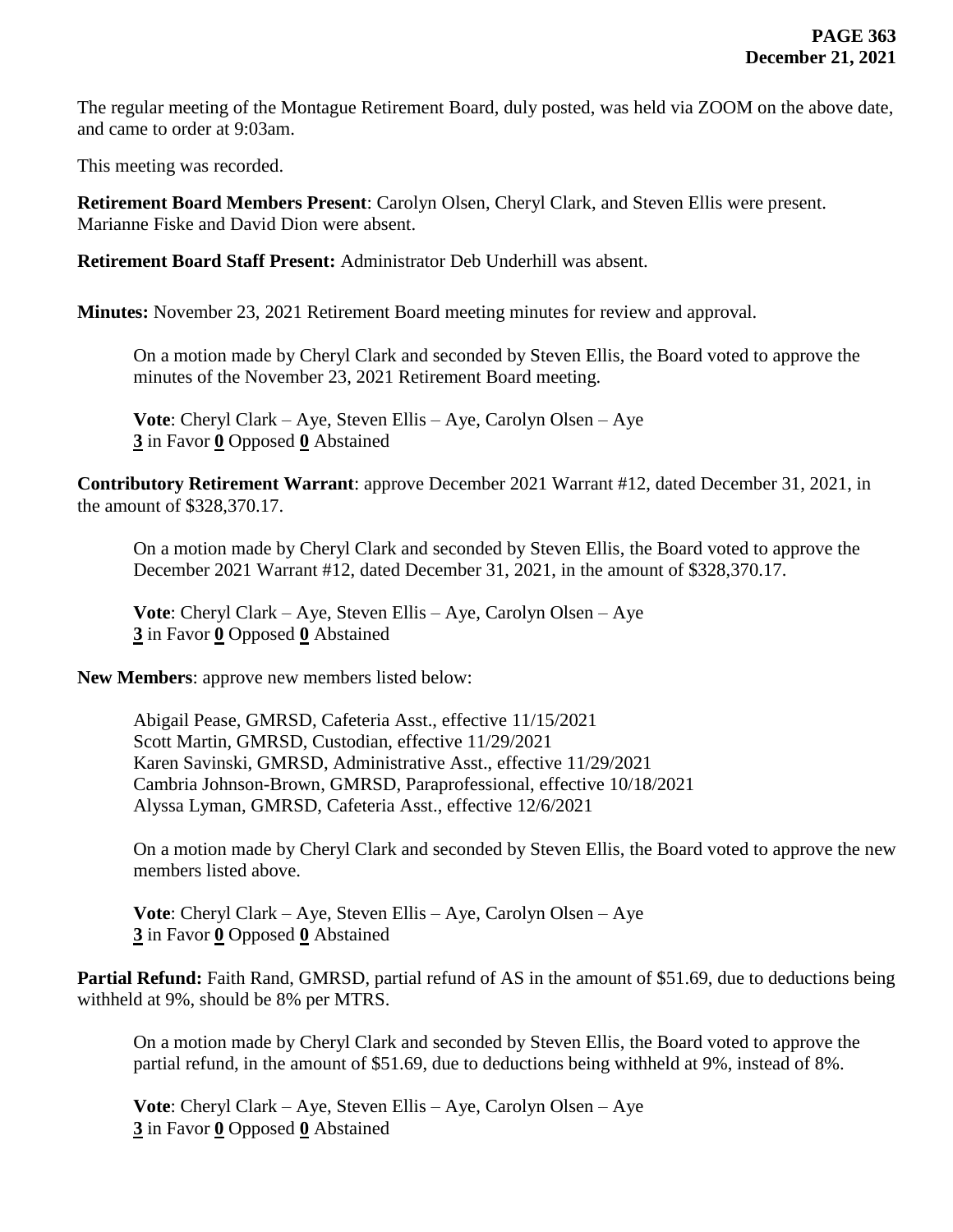**Cybersecurity and Internal Controls**: The Board reviewed PERAC Memo #32/2021.

**Potential Loss of Office Space**: The Town of Montague has advised the Retirement System that if proposed increases in town staff are approved, the Town will need the office currently occupied by the Retirement System.

Carolyn Olsen notified the board that Deb Underhill had very serious concerns about potentially moving into the currently available basement space previously occupied by River Culture, specifically related to air quality and dust issues. Carolyn assured Deb that she would not be forced to move into the basement space. Steve Ellis was unaware of these concerns, but had thought that adding a mini-split to the space would solve most of the moisture issues. Steve Ellis also noted that it was very uncertain at this point whether the Retirement Board office space would be required.

### **Topics not anticipated covered in the 48 hour posting requirement.**

Retirement Administrator Deb Underhill had planned to use the last of her excess vacation time next week, but due to a death in her immediate family, she is requesting permission to carry forward an additional day of vacation time that would otherwise expire.

On a motion made by Cheryl Clark and seconded by Steven Ellis, the Board voted to approve the carry forward of Ms. Underhill's additional day vacation time that would otherwise expire.

**Vote**: Cheryl Clark – Aye, Steven Ellis – Aye, Carolyn Olsen – Aye **3** in Favor **0** Opposed **0** Abstained

Steve Ellis noted that he will likely be unavailable for the February meeting, and asked that this considered when planning any discussions that might require his input.

## **Adjournment**:

On a motion made by Cheryl Clark and seconded by Steven Ellis, the Board voted to adjourn at 9:13am.

**Vote**: Cheryl Clark – Aye, Steven Ellis – Aye, Carolyn Olsen – Aye **3** in Favor **0** Opposed **0** Abstained

## **Upcoming Meetings: Tuesday January 26, 2022 @ 9:00 AM**

## **Meeting Materials:**

December 31, 2021 Warrant #12, with associated documents November 23, 2021 Minutes PERAC Memo #32/2021

## **Meeting Adjourned 9:13 am.**